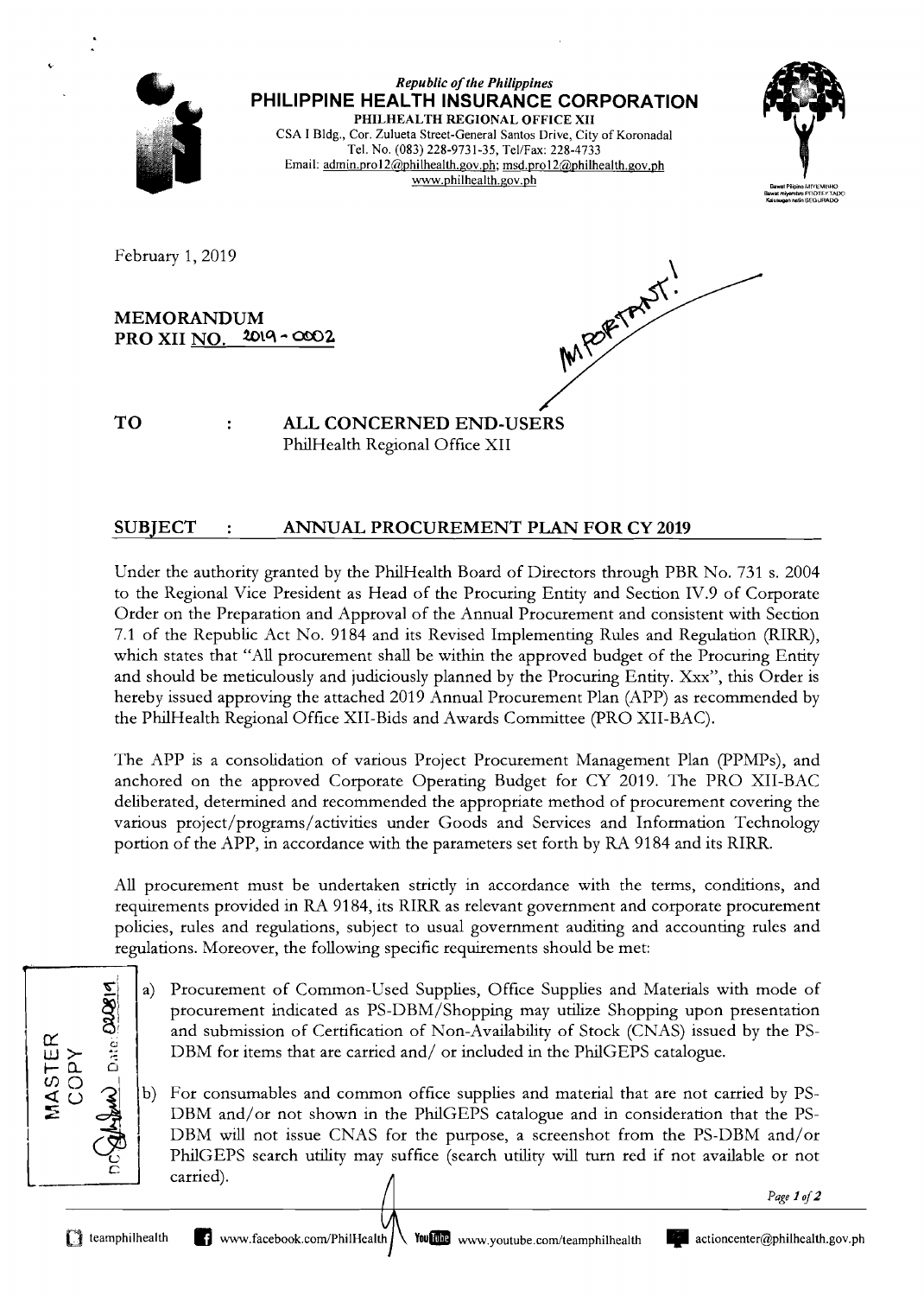c) Procurement of good determined as through "Direct Contracting" must comply with the requisites of Sec. 50 of RA 9184 and its RIRR as well as that of COA Circular 2012-001. It shall likewise be supported by the appropriate certification from the exclusive dealer or manufacturer, duly authenticated by the Philippines Consulate/Embassy where the Head Office is located, if foreign goods.

Updating of the PPMPs and consolidated APP shall be undertaken when there is change in project, programs and activities contained in the 2019 APP following procedures defined in RA 9184, its RIRR and relevant and appropriate internal issuances.

For information and addance okall concerned. **EUGENIOC 30**NATOS, II Officer-in-Charge, PRO XII Concurrent Division Chief, FOD

Date Signed: **02 07 2619** 

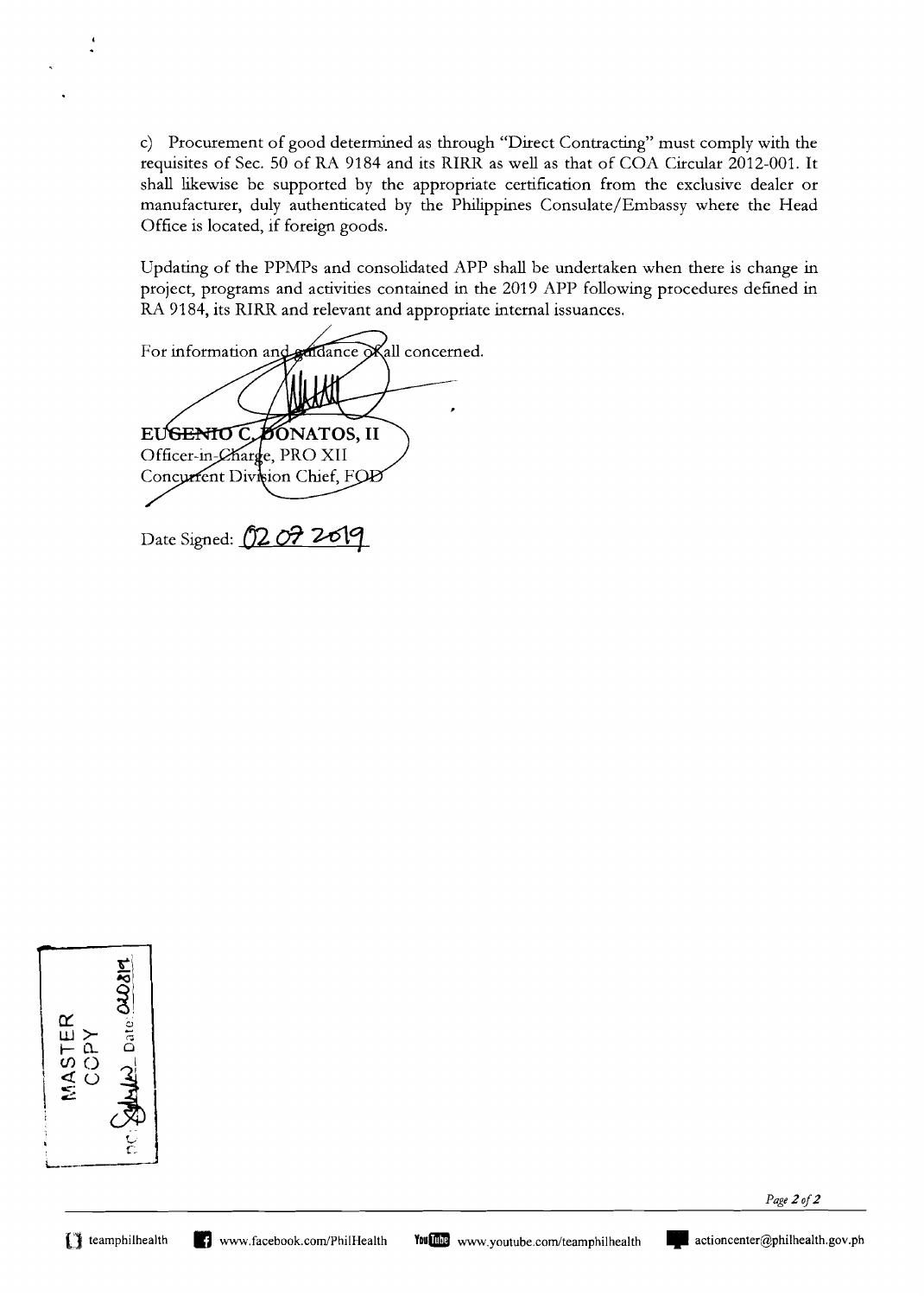

*Republic of the Philippines* **PHILIPPINE HEALTH INSURANCE CORPORATION PHILHEALTH REGIONAL OFFICE XII** CSA I Bldg., Cor. Zulueta Street-General Santos Drive, City of Koronadal Tel. No. (083) 228-9731-35, Tel/Fax: 228-4733 Email: admin.pro12@philhealth.gov.ph; msd.pro12@philhealth.gov.ph www.philhealth.gov.ph



### **ANNUAL PROCUREMENT PLAN FOR CY 2019**

## **PHILHEALTH REGIONAL OFFICE 12**

# **GOODS AND SERVICES**







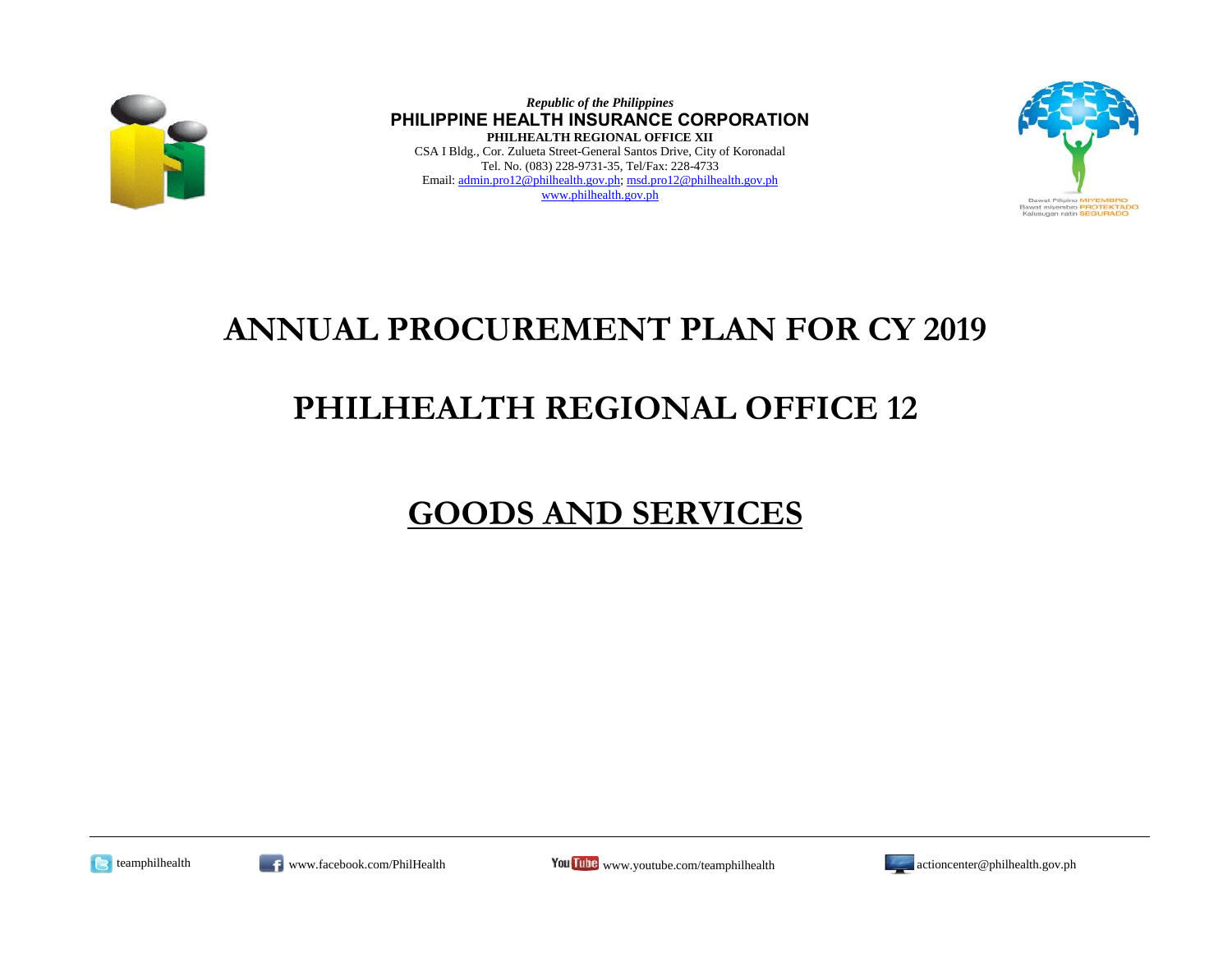BAC Goods and Services

#### Calendar Year 2019 ANNUAL PROCUREMENT PLAN Philippine Health Insurance Corporation *Republic of the Philippines*

| SCHEDULE FOR EACH PROCUREMENT ACTIVITY               |                                                                                                                                                                 |                                            |            |            |       |                      |                           |                     |            |                     |            |                                                              | <b>Estimated Budget</b> |                |              |              |              |         |
|------------------------------------------------------|-----------------------------------------------------------------------------------------------------------------------------------------------------------------|--------------------------------------------|------------|------------|-------|----------------------|---------------------------|---------------------|------------|---------------------|------------|--------------------------------------------------------------|-------------------------|----------------|--------------|--------------|--------------|---------|
| Procurement Program/Project PMO /                    | Mode of<br>End-User Procurement                                                                                                                                 | Pre-Proc Ads/Post of Pre-Bid<br>Conference | ITB        | Conference | Check | Eligibility Sub/Open | Bid<br>of Bids Evaluation | Post Qual Notice of | Award      | Contract<br>Signing |            | Notice to Delivery Acceptance<br>Proceed Completion Turnover |                         | Fund<br>Source | Total        | <b>MOOE</b>  | CO           | Remarks |
| Procurement of Office Equipment                      |                                                                                                                                                                 |                                            |            |            |       |                      |                           |                     |            |                     |            |                                                              |                         |                |              |              |              |         |
| 1st Quarter                                          |                                                                                                                                                                 |                                            |            |            |       |                      |                           |                     |            |                     |            |                                                              |                         |                |              |              |              |         |
| Philhealth Regional Office XII Public Bidding        |                                                                                                                                                                 | <b>JAN</b>                                 | <b>JAN</b> | <b>JAN</b> |       | <b>JAN</b>           |                           | <b>JAN</b>          | FEB        | FEB                 | <b>MAR</b> | <b>MAR</b>                                                   | <b>MAR</b>              | COB            | 1,109,660.00 |              | 1,109,660.00 |         |
| 2nd Quarter                                          |                                                                                                                                                                 |                                            |            |            |       |                      |                           |                     |            |                     |            |                                                              |                         |                |              |              |              |         |
| Philhealth Regional Office XII Public                | Bidding   Negotiated<br>Procurement - Small<br>Value Procurement                                                                                                | JAN                                        | JAN        | FEB        |       | FEB                  |                           | FEB                 | MAR        | MAR                 | MAR        | APR                                                          | APR                     | COB            | 1,253,000.82 |              | 1,253,000.82 |         |
| 3rd Quarter                                          |                                                                                                                                                                 |                                            |            |            |       |                      |                           |                     |            |                     |            |                                                              |                         |                |              |              |              |         |
| Philhealth Regional Office XII Public Bidding        |                                                                                                                                                                 | MAY                                        | MAY        | MAY        |       | MAY                  |                           | JUN                 | JUN        | JUN                 | JUL        | JUL                                                          | JUL                     | COB            | 25,000.00    |              | 25,000.00    |         |
|                                                      |                                                                                                                                                                 |                                            |            |            |       |                      |                           |                     |            |                     |            |                                                              |                         |                | 2,387,660.82 | 0.00         | 2,387,660.82 |         |
| Procurement of Medical Equipment<br>1st Quarter      |                                                                                                                                                                 |                                            |            |            |       |                      |                           |                     |            |                     |            |                                                              |                         |                |              |              |              |         |
| Philhealth Regional Office XII Public Bidding        |                                                                                                                                                                 | JAN                                        | JAN        | JAN        |       | JAN                  |                           | JAN                 | FEB        | FEB                 | MAR        | MAR                                                          | MAR                     | COB            | 15,937.50    |              | 15,937.50    |         |
|                                                      |                                                                                                                                                                 |                                            |            |            |       |                      |                           |                     |            |                     |            |                                                              |                         |                | 15,937.50    | 0.00         | 15,937.50    |         |
| Procurement of Furniture and Fixtures<br>1st Quarter |                                                                                                                                                                 |                                            |            |            |       |                      |                           |                     |            |                     |            |                                                              |                         |                |              |              |              |         |
| Philhealth Regional Office XII Public Bidding        |                                                                                                                                                                 | JAN                                        | <b>JAN</b> | JAN        |       | <b>JAN</b>           |                           | <b>JAN</b>          | FEB        | FEB                 | <b>MAR</b> | MAR                                                          | MAR                     | COB            | 393,602.00   |              | 393,602.00   |         |
| 2nd Quarter                                          |                                                                                                                                                                 |                                            |            |            |       |                      |                           |                     |            |                     |            |                                                              |                         |                |              |              |              |         |
| Philhealth Regional Office XII Public                | Bidding   Negotiated<br>Procurement - Small<br>Value Procurement                                                                                                | JAN                                        | JAN        | FEB        |       | FEB                  |                           | FEB                 | MAR        | MAR                 | MAR        | APR                                                          | APR                     | COB            | 340,901.00   |              | 340,901.00   |         |
|                                                      |                                                                                                                                                                 |                                            |            |            |       |                      |                           |                     |            |                     |            |                                                              |                         |                | 734,503.00   | 0.00         | 734,503.00   |         |
| Procurement of Regular Office Supplies               |                                                                                                                                                                 |                                            |            |            |       |                      |                           |                     |            |                     |            |                                                              |                         |                |              |              |              |         |
| 2nd Quarter                                          |                                                                                                                                                                 |                                            |            |            |       |                      |                           |                     |            |                     |            |                                                              |                         |                |              |              |              |         |
| Philhealth Regional Office XII Negotiated            | Procurement - PS-<br>DBM/Shopping Negotiat<br>Procurement - PS-<br>DBM Direct<br>Contracting Negotiated<br>Procurement - Lease<br>of Real Property and<br>Venue | APR                                        | APR        |            |       |                      |                           |                     |            |                     |            | APR                                                          | APR                     | COB            | 1,251,473.44 | 1,251,473.44 |              |         |
| 3rd Quarter                                          |                                                                                                                                                                 |                                            |            |            |       |                      |                           |                     |            |                     |            |                                                              |                         |                |              |              |              |         |
| Philhealth Regional Office XII                       | Negotiated<br>Procurement - PS-<br>DBM Negotiated<br>Procurement - PS-<br>DBM/Shopping   Direct<br>Contracting                                                  | JUL                                        | JUL        |            |       |                      |                           |                     |            |                     |            | JUL                                                          | JUL                     | COB            | 544,386.81   | 544,386.81   |              |         |
| 4th Quarter                                          |                                                                                                                                                                 |                                            |            |            |       |                      |                           |                     |            |                     |            |                                                              |                         |                |              |              |              |         |
| Philhealth Regional Office XII                       | Negotiated<br>Procurement - PS-<br>DBM/Shopping Negotiat<br>Procurement - PS-<br>DBM Direct Contracting                                                         | OCT                                        | OCT        |            |       |                      |                           |                     |            |                     |            | OCT                                                          | OCT                     | COB            | 486,266.84   | 486,266.84   |              |         |
|                                                      |                                                                                                                                                                 |                                            |            |            |       |                      |                           |                     |            |                     |            |                                                              |                         |                | 2,282,127.09 | 2,282,127.09 | 0.00         |         |
|                                                      | Procurement of Accountable Forms                                                                                                                                |                                            |            |            |       |                      |                           |                     |            |                     |            |                                                              |                         |                |              |              |              |         |
| 2nd Quarter                                          |                                                                                                                                                                 |                                            |            |            |       |                      |                           |                     |            |                     |            |                                                              |                         |                |              |              |              |         |
| Philhealth Regional Office XII Direct Contracting    |                                                                                                                                                                 | <b>MAR</b>                                 | <b>MAR</b> |            |       |                      |                           |                     | <b>MAR</b> | <b>MAR</b>          | APR        | APR                                                          | APR                     | COB            | 31,763.75    | 31,763.75    |              |         |
| 3rd Quarter                                          |                                                                                                                                                                 |                                            |            |            |       |                      |                           |                     |            |                     |            |                                                              |                         |                |              |              |              |         |
| Philhealth Regional Office XII Direct Contracting    |                                                                                                                                                                 | JUN                                        | JUN        |            |       |                      |                           |                     | JUN        | JUN                 | JUL        | JUL                                                          | <b>JUL</b>              | COB            | 6,063.75     | 6,063.75     |              |         |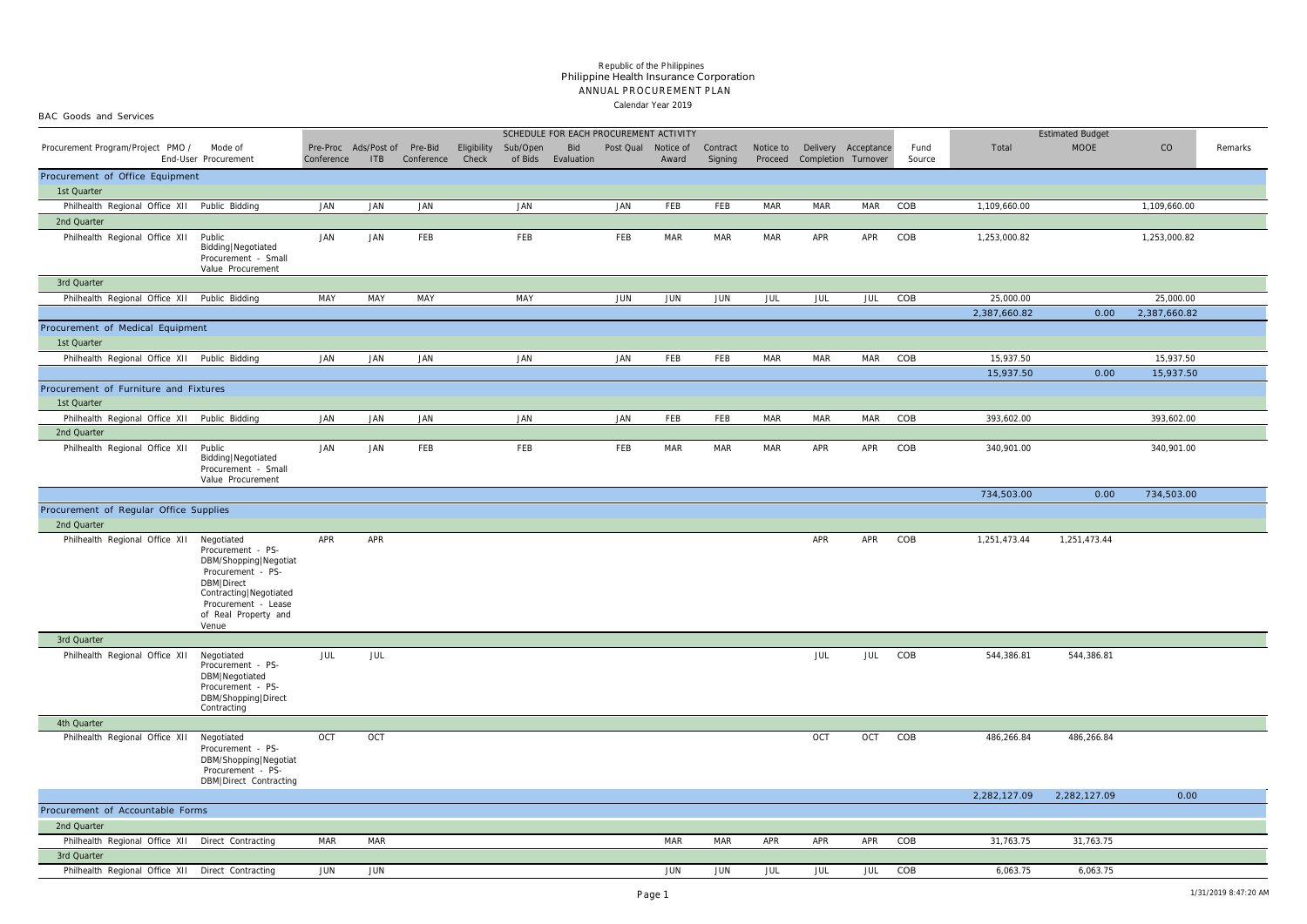#### Calendar Year 2019 ANNUAL PROCUREMENT PLAN Philippine Health Insurance Corporation *Republic of the Philippines*

| BAC Goods and Services<br>SCHEDULE FOR EACH PROCUREMENT ACTIVITY      |                                                                                                                               |            |                                     |            |       |                      |                           |                     |       |                     |            |                                                              |            |                |              |                         |      |         |
|-----------------------------------------------------------------------|-------------------------------------------------------------------------------------------------------------------------------|------------|-------------------------------------|------------|-------|----------------------|---------------------------|---------------------|-------|---------------------|------------|--------------------------------------------------------------|------------|----------------|--------------|-------------------------|------|---------|
|                                                                       |                                                                                                                               |            |                                     |            |       |                      |                           |                     |       |                     |            |                                                              |            |                |              | <b>Estimated Budget</b> |      |         |
| Procurement Program/Project PMO / Mode of                             | End-User Procurement                                                                                                          | Conference | Pre-Proc Ads/Post of Pre-Bid<br>ITB | Conference | Check | Eligibility Sub/Open | Bid<br>of Bids Evaluation | Post Qual Notice of | Award | Contract<br>Signing |            | Notice to Delivery Acceptance<br>Proceed Completion Turnover |            | Fund<br>Source | Total        | <b>MOOE</b>             | CO   | Remarks |
| 4th Quarter                                                           |                                                                                                                               |            |                                     |            |       |                      |                           |                     |       |                     |            |                                                              |            |                |              |                         |      |         |
| Philhealth Regional Office XII Direct Contracting                     |                                                                                                                               | SEP        | SEP                                 |            |       |                      |                           |                     | SEP   | SEP                 | OCT        | OCT                                                          | OCT COB    |                | 12,127.50    | 12,127.50               |      |         |
|                                                                       |                                                                                                                               |            |                                     |            |       |                      |                           |                     |       |                     |            |                                                              |            |                | 49,955.00    | 49,955.00               | 0.00 |         |
| Procurement of Drug and Medicines                                     |                                                                                                                               |            |                                     |            |       |                      |                           |                     |       |                     |            |                                                              |            |                |              |                         |      |         |
| 2nd Quarter                                                           |                                                                                                                               |            |                                     |            |       |                      |                           |                     |       |                     |            |                                                              |            |                |              |                         |      |         |
| Philhealth Regional Office XII Negotiated                             | Procurement - Small<br>Value Procurement                                                                                      | MAR        | MAR                                 |            |       |                      |                           |                     |       | MAR                 |            | APR                                                          | APR        | COB            | 50,848.10    | 50,848.10               |      |         |
| 3rd Quarter                                                           |                                                                                                                               |            |                                     |            |       |                      |                           |                     |       |                     |            |                                                              |            |                |              |                         |      |         |
| Philhealth Regional Office XII Negotiated                             | Procurement - Small<br>Value Procurement                                                                                      | JUN        | JUN                                 |            |       |                      |                           |                     |       | JUN                 |            | JUL                                                          | JUL        | COB            | 35,185.35    | 35,185.35               |      |         |
| 4th Quarter                                                           |                                                                                                                               |            |                                     |            |       |                      |                           |                     |       |                     |            |                                                              |            |                |              |                         |      |         |
| Philhealth Regional Office XII Negotiated                             | Procurement - Small<br>Value Procurement                                                                                      | <b>SEP</b> | SEP                                 |            |       |                      |                           |                     |       | SEP                 |            | OCT                                                          | OCT        | COB            | 71,156.34    | 71,156.34               |      |         |
|                                                                       |                                                                                                                               |            |                                     |            |       |                      |                           |                     |       |                     |            |                                                              |            |                | 157,189.79   | 157,189.79              | 0.00 |         |
| Procurement of Medical, Dental and Laboratory Supplies<br>2nd Quarter |                                                                                                                               |            |                                     |            |       |                      |                           |                     |       |                     |            |                                                              |            |                |              |                         |      |         |
| Philhealth Regional Office XII Negotiated                             | Procurement - PS-<br>DBM/Shopping Negotiat<br>Procurement - Small<br>Value Procurement                                        | APR        | APR                                 |            |       |                      |                           |                     |       |                     |            | APR                                                          | APR        | COB            | 12,713.06    | 12,713.06               |      |         |
| 3rd Quarter                                                           |                                                                                                                               |            |                                     |            |       |                      |                           |                     |       |                     |            |                                                              |            |                |              |                         |      |         |
| Philhealth Regional Office XII                                        | Negotiated<br>Procurement - Small<br>Value Procurement                                                                        | JUN        | JUN                                 |            |       |                      |                           |                     |       | JUN                 |            | JUL                                                          | JUL        | COB            | 240.00       | 240.00                  |      |         |
| 4th Quarter                                                           |                                                                                                                               |            |                                     |            |       |                      |                           |                     |       |                     |            |                                                              |            |                |              |                         |      |         |
| Philhealth Regional Office XII Negotiated                             | Procurement - Small<br>Value Procurement                                                                                      | SEP        | <b>SEP</b>                          |            |       |                      |                           |                     |       | SEP                 |            | OCT                                                          | OCT        | COB            | 300.00       | 300.00                  |      |         |
|                                                                       |                                                                                                                               |            |                                     |            |       |                      |                           |                     |       |                     |            |                                                              |            |                | 13,253.06    | 13,253.06               | 0.00 |         |
| Procurement of Gasoline, Oil and Lubricants                           |                                                                                                                               |            |                                     |            |       |                      |                           |                     |       |                     |            |                                                              |            |                |              |                         |      |         |
| Philhealth Regional Office XII Public Bidding                         |                                                                                                                               | JAN        | JAN                                 | JAN        |       | JAN                  |                           | JAN                 | FEB   | FEB                 | <b>MAR</b> | <b>MAR</b>                                                   | <b>MAR</b> | COB            | 2,072,640.00 | 2,072,640.00            |      |         |
|                                                                       |                                                                                                                               |            |                                     |            |       |                      |                           |                     |       |                     |            |                                                              |            |                | 2,072,640.00 | 2,072,640.00            | 0.00 |         |
| Procurement of Textbooks and Instructional Materials<br>2nd Quarter   |                                                                                                                               |            |                                     |            |       |                      |                           |                     |       |                     |            |                                                              |            |                |              |                         |      |         |
| Philhealth Regional Office XII Negotiated                             | Procurement - PS-<br>DBM/Shopping                                                                                             | APR        | APR                                 |            |       |                      |                           |                     |       |                     |            | APR                                                          | APR COB    |                | 5,441.30     | 5,441.30                |      |         |
|                                                                       |                                                                                                                               |            |                                     |            |       |                      |                           |                     |       |                     |            |                                                              |            |                | 5,441.30     | 5,441.30                | 0.00 |         |
| Procurement of Semi-Expendable Machinery and Equipment Expenses       |                                                                                                                               |            |                                     |            |       |                      |                           |                     |       |                     |            |                                                              |            |                |              |                         |      |         |
| 2nd Quarter                                                           |                                                                                                                               |            |                                     |            |       |                      |                           |                     |       |                     |            |                                                              |            |                |              |                         |      |         |
| Philhealth Regional Office XII Negotiated                             | Procurement - PS-<br>DBM Negotiated<br>Procurement - PS-<br>DBM/Shopping Negotiat<br>Procurement - Small<br>Value Procurement | <b>MAR</b> | <b>MAR</b>                          |            |       |                      |                           |                     |       |                     |            | APR                                                          | APR COB    |                | 83,425.94    | 83,425.94               |      |         |
| 3rd Quarter                                                           |                                                                                                                               |            |                                     |            |       |                      |                           |                     |       |                     |            |                                                              |            |                |              |                         |      |         |
|                                                                       |                                                                                                                               |            |                                     |            |       |                      |                           |                     |       |                     |            |                                                              |            |                |              |                         |      |         |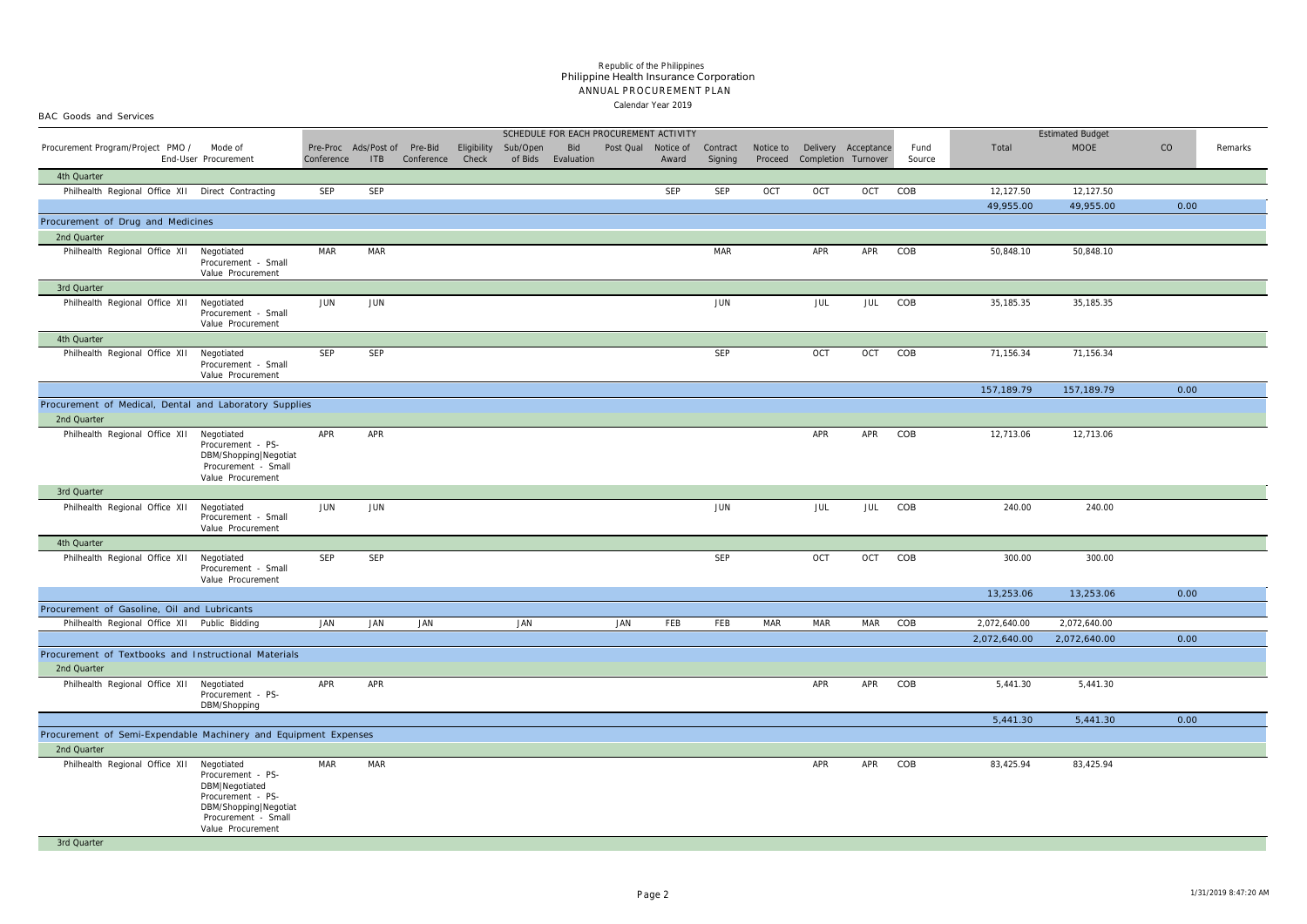BAC Goods and Services

#### Calendar Year 2019 ANNUAL PROCUREMENT PLAN Philippine Health Insurance Corporation *Republic of the Philippines*

|                     | SCHEDULE FOR EACH PROCUREMENT ACTIVITY |                     |            |                     |                      |                     |                     |                |              | <b>Estimated Budget</b> |             |         |
|---------------------|----------------------------------------|---------------------|------------|---------------------|----------------------|---------------------|---------------------|----------------|--------------|-------------------------|-------------|---------|
| Sub/Open<br>of Bids | Bid<br>Evaluation                      | Post Qual Notice of | Award      | Contract<br>Signing | Notice to<br>Proceed | Completion Turnover | Delivery Acceptance | Fund<br>Source | Total        | <b>MOOE</b>             | $_{\rm CO}$ | Remarks |
|                     |                                        |                     |            |                     |                      | JUL                 | JUL                 | COB            | 46,514.75    | 46,514.75               |             |         |
|                     |                                        |                     |            |                     |                      |                     |                     |                |              |                         |             |         |
|                     |                                        |                     |            |                     |                      |                     |                     |                |              |                         |             |         |
|                     |                                        |                     |            |                     |                      |                     |                     |                |              |                         |             |         |
|                     |                                        |                     |            | SEP                 |                      | OCT                 | OCT                 | COB            | 1,149.50     | 1,149.50                |             |         |
|                     |                                        |                     |            |                     |                      |                     |                     |                |              |                         |             |         |
|                     |                                        |                     |            |                     |                      |                     |                     |                |              |                         |             |         |
|                     |                                        |                     |            |                     |                      |                     |                     |                | 131,090.19   | 131,090.19              | 0.00        |         |
|                     |                                        |                     |            |                     |                      |                     |                     |                |              |                         |             |         |
| JAN                 |                                        | JAN                 | FEB        | FEB                 | <b>MAR</b>           | <b>MAR</b>          | <b>MAR</b>          | COB            | 104,500.00   | 104,500.00              |             |         |
|                     |                                        |                     |            |                     |                      |                     |                     |                |              |                         |             |         |
| FEB                 |                                        | FEB                 | $\sf{MAR}$ | $\sf{MAR}$          | $\sf{MAR}$           | APR                 | APR                 | COB            | 419,312.58   | 419,312.58              |             |         |
|                     |                                        |                     |            |                     |                      |                     |                     |                |              |                         |             |         |
|                     |                                        |                     |            |                     |                      |                     |                     |                |              |                         |             |         |
|                     |                                        |                     |            |                     |                      |                     |                     |                |              |                         |             |         |
|                     |                                        |                     |            |                     |                      |                     |                     |                |              |                         |             |         |
|                     |                                        |                     |            |                     |                      |                     |                     |                | 523,812.58   | 523,812.58              | 0.00        |         |
|                     |                                        |                     | FEB        | FEB                 | $\sf{MAR}$           | MAR                 | <b>MAR</b>          | COB            | 81,156.48    | 81,156.48               |             |         |
|                     |                                        |                     |            |                     |                      |                     |                     |                | 81,156.48    | 81,156.48               | 0.00        |         |
|                     |                                        |                     |            |                     |                      |                     |                     |                |              |                         |             |         |
|                     |                                        |                     | FEB        | FEB                 | <b>MAR</b>           | <b>MAR</b>          | MAR                 | COB            | 5,303,448.00 | 5,303,448.00            |             |         |
|                     |                                        |                     |            |                     |                      |                     |                     |                | 5,303,448.00 | 5,303,448.00            | 0.00        |         |
|                     |                                        |                     |            |                     |                      |                     |                     |                |              |                         |             |         |
|                     |                                        |                     |            | FEB                 |                      | MAR                 | MAR                 | COB            | 447,750.00   | 447,750.00              |             |         |
|                     |                                        |                     |            |                     |                      |                     |                     |                |              |                         |             |         |
|                     |                                        |                     |            |                     |                      |                     |                     |                | 447,750.00   | 447,750.00              | 0.00        |         |
|                     |                                        |                     |            |                     |                      |                     |                     |                |              |                         |             |         |
|                     |                                        |                     | FEB        | FEB                 | <b>MAR</b>           | <b>MAR</b>          | <b>MAR</b>          | COB            | 12,000.00    | 12,000.00               |             |         |
|                     |                                        |                     |            |                     |                      |                     |                     |                | 12,000.00    | 12,000.00               | 0.00        |         |
|                     |                                        |                     |            |                     |                      |                     |                     |                |              |                         |             |         |
| JAN                 |                                        | JAN                 | FEB        | FEB                 | <b>MAR</b>           | <b>MAR</b>          | <b>MAR</b>          | COB            | 2,259,805.20 | 2,259,805.20            |             |         |
|                     |                                        |                     |            |                     |                      |                     |                     |                | 2,259,805.20 | 2,259,805.20            | 0.00        |         |
|                     |                                        |                     |            |                     |                      |                     |                     |                |              |                         |             |         |
| JAN                 |                                        | JAN                 | FEB        | FEB                 | <b>MAR</b>           | <b>MAR</b>          | <b>MAR</b>          | COB            | 5,572,819.32 | 5,572,819.32            |             |         |
|                     |                                        |                     |            |                     |                      |                     |                     |                | 5,572,819.32 | 5,572,819.32            | 0.00        |         |
|                     |                                        |                     |            | FEB                 |                      | <b>MAR</b>          | <b>MAR</b>          | COB            | 457,156.69   | 457,156.69              |             |         |
|                     |                                        |                     |            |                     |                      |                     |                     |                |              |                         |             |         |
|                     |                                        |                     |            |                     |                      |                     |                     |                |              |                         |             |         |
|                     |                                        |                     |            |                     |                      |                     |                     |                | 457,156.69   | 457,156.69              | 0.00        |         |
|                     |                                        |                     |            |                     |                      |                     |                     |                |              |                         |             |         |
|                     |                                        |                     |            | FEB                 |                      | MAR                 | <b>MAR</b>          | COB            | 686,000.00   | 686,000.00              |             |         |
|                     |                                        |                     |            |                     |                      |                     |                     |                |              |                         |             |         |
|                     |                                        |                     |            |                     |                      |                     |                     |                | 686,000.00   | 686,000.00              | 0.00        |         |

| Procurement Program/Project PMO /                                   | Mode of<br>End-User Procurement                                                                                            | Conference | Pre-Proc Ads/Post of<br><b>ITB</b> | Pre-Bid<br>Conference | Eligibility<br>Check | Sub/Open<br>of Bids | Bid<br>Evaluation |     | Post Qual Notice of<br>Award | Contract<br>Signing | Notice to<br>Proceed | Completion Turnover | Delivery Acceptance | Fund<br>Source | Total        | <b>MOOE</b>  | CO   | Remarks |
|---------------------------------------------------------------------|----------------------------------------------------------------------------------------------------------------------------|------------|------------------------------------|-----------------------|----------------------|---------------------|-------------------|-----|------------------------------|---------------------|----------------------|---------------------|---------------------|----------------|--------------|--------------|------|---------|
| Philhealth Regional Office XII                                      | Negotiated<br>Procurement - PS-<br>DBM/Shopping Negotiat<br>Procurement - Small<br>Value Procurement                       | JUL        | JUL                                |                       |                      |                     |                   |     |                              |                     |                      | JUL                 | JUL                 | COB            | 46,514.75    | 46,514.75    |      |         |
| 4th Quarter                                                         |                                                                                                                            |            |                                    |                       |                      |                     |                   |     |                              |                     |                      |                     |                     |                |              |              |      |         |
| Philhealth Regional Office XII                                      | Negotiated<br>Procurement - Small<br>Value Procurement                                                                     | <b>SEP</b> | SEP                                |                       |                      |                     |                   |     |                              | <b>SEP</b>          |                      | OCT                 | OCT                 | COB            | 1,149.50     | 1,149.50     |      |         |
|                                                                     |                                                                                                                            |            |                                    |                       |                      |                     |                   |     |                              |                     |                      |                     |                     |                | 131,090.19   | 131,090.19   | 0.00 |         |
| Procurement of Semi-Expendable Furniture, Fixtures and Book Expense |                                                                                                                            |            |                                    |                       |                      |                     |                   |     |                              |                     |                      |                     |                     |                |              |              |      |         |
| 1st Quarter                                                         |                                                                                                                            |            |                                    |                       |                      |                     |                   |     |                              |                     |                      |                     |                     |                |              |              |      |         |
| Philhealth Regional Office XII Public Bidding                       |                                                                                                                            | JAN        | JAN                                | JAN                   |                      | JAN                 |                   | JAN | FEB                          | FEB                 | <b>MAR</b>           | <b>MAR</b>          | <b>MAR</b>          | COB            | 104,500.00   | 104,500.00   |      |         |
| 2nd Quarter                                                         |                                                                                                                            |            |                                    |                       |                      |                     |                   |     |                              |                     |                      |                     |                     |                |              |              |      |         |
| Philhealth Regional Office XII                                      | Negotiated<br>Procurement - PS-<br>DBM/Shopping   Public<br>Bidding Negotiated<br>Procurement - Small<br>Value Procurement | JAN        | JAN                                | FEB                   |                      | FEB                 |                   | FEB | MAR                          | MAR                 | MAR                  | APR                 | APR                 | COB            | 419,312.58   | 419,312.58   |      |         |
|                                                                     |                                                                                                                            |            |                                    |                       |                      |                     |                   |     |                              |                     |                      |                     |                     |                | 523,812.58   | 523,812.58   | 0.00 |         |
| Procurement of Water Services                                       |                                                                                                                            |            |                                    |                       |                      |                     |                   |     |                              |                     |                      |                     |                     |                |              |              |      |         |
| Philhealth Regional Office XII Direct Contracting                   |                                                                                                                            | JAN        | JAN                                |                       |                      |                     |                   |     | FEB                          | FEB                 | MAR                  | MAR                 | MAR                 | COB            | 81,156.48    | 81,156.48    |      |         |
|                                                                     |                                                                                                                            |            |                                    |                       |                      |                     |                   |     |                              |                     |                      |                     |                     |                | 81,156.48    | 81,156.48    | 0.00 |         |
| Procurement of Electricity                                          |                                                                                                                            |            |                                    |                       |                      |                     |                   |     |                              |                     |                      |                     |                     |                |              |              |      |         |
| Philhealth Regional Office XII Direct Contracting                   |                                                                                                                            | JAN        | JAN                                |                       |                      |                     |                   |     | FEB                          | FEB                 | MAR                  | <b>MAR</b>          | <b>MAR</b>          | COB            | 5,303,448.00 | 5,303,448.00 |      |         |
|                                                                     |                                                                                                                            |            |                                    |                       |                      |                     |                   |     |                              |                     |                      |                     |                     |                | 5,303,448.00 | 5,303,448.00 | 0.00 |         |
| Procurement of Postage and Delivery Services                        |                                                                                                                            |            |                                    |                       |                      |                     |                   |     |                              |                     |                      |                     |                     |                |              |              |      |         |
| Philhealth Regional Office XII                                      | Negotiated<br>Procurement - Small<br>Value Procurement                                                                     | JAN        | JAN                                |                       |                      |                     |                   |     |                              | FEB                 |                      | <b>MAR</b>          | <b>MAR</b>          | COB            | 447,750.00   | 447,750.00   |      |         |
|                                                                     |                                                                                                                            |            |                                    |                       |                      |                     |                   |     |                              |                     |                      |                     |                     |                | 447,750.00   | 447,750.00   | 0.00 |         |
| Procurement of Cable, Satellite, Telegraph and Radio Services       |                                                                                                                            |            |                                    |                       |                      |                     |                   |     |                              |                     |                      |                     |                     |                |              |              |      |         |
| Philhealth Regional Office XII                                      | Direct Contracting                                                                                                         | JAN        | JAN                                |                       |                      |                     |                   |     | FEB                          | FEB                 | MAR                  | <b>MAR</b>          | <b>MAR</b>          | COB            | 12,000.00    | 12,000.00    |      |         |
|                                                                     |                                                                                                                            |            |                                    |                       |                      |                     |                   |     |                              |                     |                      |                     |                     |                | 12,000.00    | 12,000.00    | 0.00 |         |
| Procurement of Janitorial Services                                  |                                                                                                                            |            |                                    |                       |                      |                     |                   |     |                              |                     |                      |                     |                     |                |              |              |      |         |
| Philhealth Regional Office XII Public Bidding                       |                                                                                                                            | JAN        | JAN                                | JAN                   |                      | JAN                 |                   | JAN | FEB                          | FEB                 | MAR                  | <b>MAR</b>          | MAR                 | COB            | 2,259,805.20 | 2,259,805.20 |      |         |
|                                                                     |                                                                                                                            |            |                                    |                       |                      |                     |                   |     |                              |                     |                      |                     |                     |                | 2,259,805.20 | 2,259,805.20 | 0.00 |         |
| Procurement of Security Services                                    |                                                                                                                            |            |                                    |                       |                      |                     |                   |     |                              |                     |                      |                     |                     |                |              |              |      |         |
| Philhealth Regional Office XII Public Bidding                       |                                                                                                                            | JAN        | JAN                                | JAN                   |                      | <b>JAN</b>          |                   | JAN | FEB                          | FEB                 | MAR                  | MAR                 | MAR                 | COB            | 5,572,819.32 | 5,572,819.32 |      |         |
|                                                                     |                                                                                                                            |            |                                    |                       |                      |                     |                   |     |                              |                     |                      |                     |                     |                | 5,572,819.32 | 5,572,819.32 | 0.00 |         |
| Repair and Maintenance of Office Equipment                          |                                                                                                                            |            |                                    |                       |                      |                     |                   |     |                              |                     |                      |                     |                     |                |              |              |      |         |
| Philhealth Regional Office XII Negotiated                           | Procurement - Small<br>Value Procurement                                                                                   | JAN        | JAN                                |                       |                      |                     |                   |     |                              | FEB                 |                      | MAR                 | <b>MAR</b>          | COB            | 457,156.69   | 457,156.69   |      |         |
|                                                                     |                                                                                                                            |            |                                    |                       |                      |                     |                   |     |                              |                     |                      |                     |                     |                | 457,156.69   | 457,156.69   | 0.00 |         |
| Repair and Maintenance of Motor Vehicles                            |                                                                                                                            |            |                                    |                       |                      |                     |                   |     |                              |                     |                      |                     |                     |                |              |              |      |         |
| Philhealth Regional Office XII                                      | Negotiated<br>Procurement - Small<br>Value Procurement                                                                     | JAN        | JAN                                |                       |                      |                     |                   |     |                              | FEB                 |                      | MAR                 | <b>MAR</b>          | COB            | 686,000.00   | 686,000.00   |      |         |
|                                                                     |                                                                                                                            |            |                                    |                       |                      |                     |                   |     |                              |                     |                      |                     |                     |                | 686,000.00   | 686,000.00   | 0.00 |         |
| Repair and Maintenance of Furniture and Fixtures                    |                                                                                                                            |            |                                    |                       |                      |                     |                   |     |                              |                     |                      |                     |                     |                |              |              |      |         |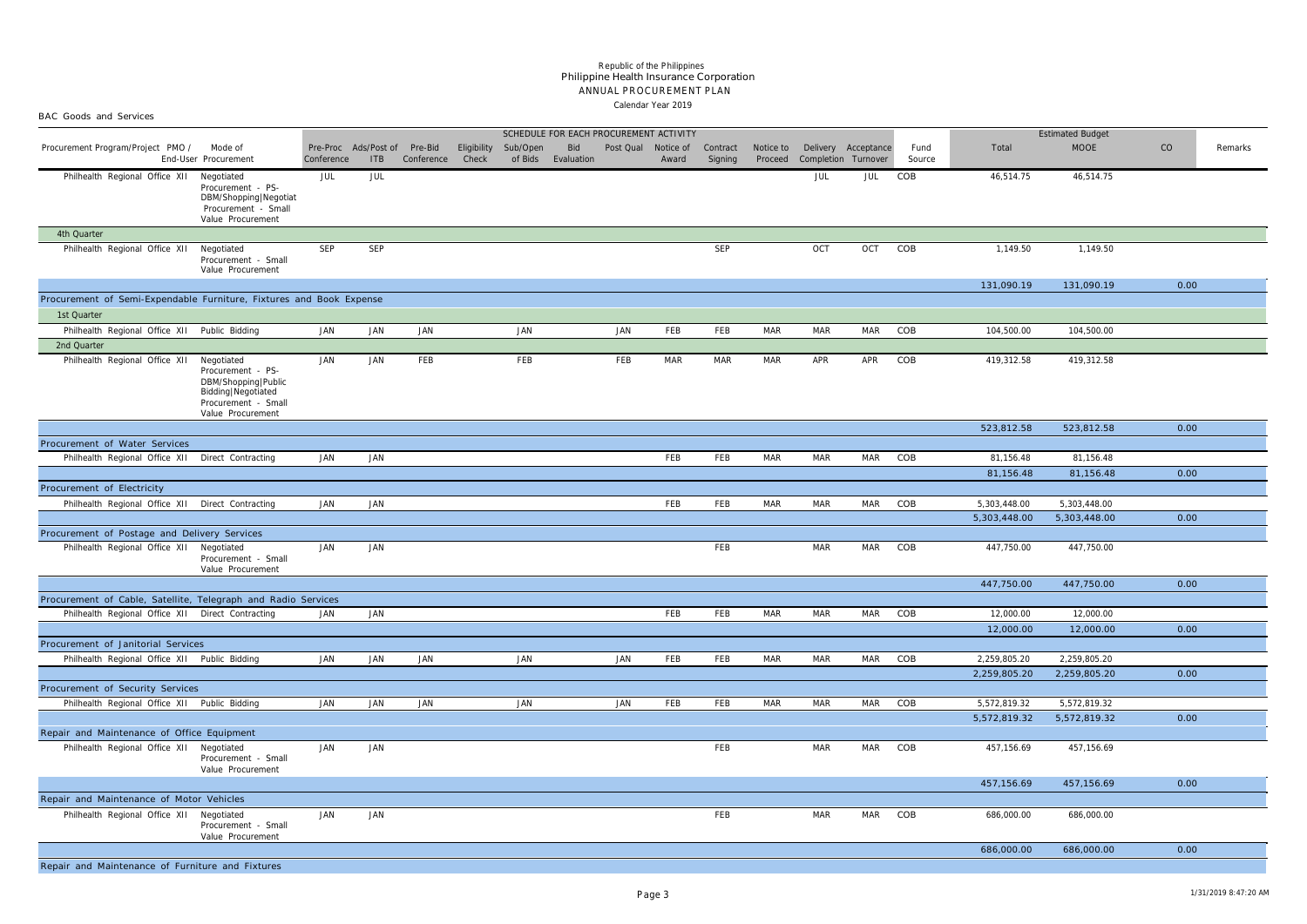BAC Goods and Services

#### Calendar Year 2019 ANNUAL PROCUREMENT PLAN Philippine Health Insurance Corporation *Republic of the Philippines*

|                                                                                       |                                                                                                                           | SCHEDULE FOR EACH PROCUREMENT ACTIVITY     |     |            |                      |                     |                   |                     |       |                     |            |            | <b>Estimated Budget</b>                              |                |               |               |              |         |
|---------------------------------------------------------------------------------------|---------------------------------------------------------------------------------------------------------------------------|--------------------------------------------|-----|------------|----------------------|---------------------|-------------------|---------------------|-------|---------------------|------------|------------|------------------------------------------------------|----------------|---------------|---------------|--------------|---------|
| Procurement Program/Project PMO /                                                     | Mode of<br>End-User Procurement                                                                                           | Pre-Proc Ads/Post of Pre-Bid<br>Conference | ITB | Conference | Eligibility<br>Check | Sub/Open<br>of Bids | Bid<br>Evaluation | Post Qual Notice of | Award | Contract<br>Signing | Proceed    |            | Notice to Delivery Acceptance<br>Completion Turnover | Fund<br>Source | Total         | <b>MOOE</b>   | CO           | Remarks |
| Philhealth Regional Office XII                                                        | Negotiated<br>Procurement - Small<br>Value Procurement                                                                    | JAN                                        | JAN |            |                      |                     |                   |                     |       | FEB                 |            | MAR        | <b>MAR</b>                                           | COB            | 202,059.92    | 202,059.92    |              |         |
| Procurement of Advertising Services                                                   |                                                                                                                           |                                            |     |            |                      |                     |                   |                     |       |                     |            |            |                                                      |                | 202,059.92    | 202,059.92    | 0.00         |         |
| Philhealth Regional Office XII Direct Contracting                                     |                                                                                                                           | JAN                                        | JAN |            |                      |                     |                   |                     | JAN   | FEB                 | FEB        | MAR        | MAR COB                                              |                | 3,181,999.92  | 3,181,999.92  |              |         |
|                                                                                       |                                                                                                                           |                                            |     |            |                      |                     |                   |                     |       |                     |            |            |                                                      |                | 3,181,999.92  | 3,181,999.92  | 0.00         |         |
| Marketing and Promotional                                                             |                                                                                                                           |                                            |     |            |                      |                     |                   |                     |       |                     |            |            |                                                      |                |               |               |              |         |
| Philhealth Regional Office XII                                                        | Negotiated<br>Procurement - Lease<br>of Real Property and<br>Venue Negotiated<br>Procurement - Small<br>Value Procurement | JAN                                        | JAN |            |                      |                     |                   |                     |       | JAN                 |            | FEB        | FEB                                                  | COB            | 2,575,800.00  | 2,575,800.00  |              |         |
|                                                                                       |                                                                                                                           |                                            |     |            |                      |                     |                   |                     |       |                     |            |            |                                                      |                | 2,575,800.00  | 2,575,800.00  | 0.00         |         |
| Procurement of Printing and Binding Services                                          |                                                                                                                           |                                            |     |            |                      |                     |                   |                     |       |                     |            |            |                                                      |                |               |               |              |         |
| Philhealth Regional Office XII                                                        | Negotiated<br>Procurement - Small<br>Value Procurement                                                                    | JAN                                        | JAN |            |                      |                     |                   |                     |       | FEB                 |            | MAR        | MAR                                                  | COB            | 322,183.17    | 322,183.17    |              |         |
|                                                                                       |                                                                                                                           |                                            |     |            |                      |                     |                   |                     |       |                     |            |            |                                                      |                | 322,183.17    | 322,183.17    | 0.00         |         |
| Procurement of Transportation and Delivery Services<br>Philhealth Regional Office XII | Negotiated<br>Procurement - Small                                                                                         | JAN                                        | JAN |            |                      |                     |                   |                     |       | FEB                 |            | MAR        | MAR                                                  | COB            | 1,000,000.00  | 1,000,000.00  |              |         |
|                                                                                       | Value Procurement                                                                                                         |                                            |     |            |                      |                     |                   |                     |       |                     |            |            |                                                      |                | 1,000,000.00  | 1,000,000.00  | 0.00         |         |
| Procurement of Rental Services                                                        |                                                                                                                           |                                            |     |            |                      |                     |                   |                     |       |                     |            |            |                                                      |                |               |               |              |         |
| Philhealth Regional Office XII Public Bidding                                         |                                                                                                                           | JAN                                        | JAN | JAN        |                      | JAN                 |                   | JAN                 | FEB   | FEB                 | <b>MAR</b> | MAR        | MAR                                                  | COB            | 20,370,392.75 | 20,370,392.75 |              |         |
|                                                                                       |                                                                                                                           |                                            |     |            |                      |                     |                   |                     |       |                     |            |            |                                                      |                | 20,370,392.75 | 20,370,392.75 | 0.00         |         |
| Procurement of Subscription Services                                                  |                                                                                                                           |                                            |     |            |                      |                     |                   |                     |       |                     |            |            |                                                      |                |               |               |              |         |
| Philhealth Regional Office XII Direct Contracting                                     |                                                                                                                           | JAN                                        | JAN |            |                      |                     |                   |                     | JAN   | FEB                 | FEB        | <b>MAR</b> | <b>MAR</b>                                           | COB            | 43,200.00     | 43,200.00     |              |         |
|                                                                                       |                                                                                                                           |                                            |     |            |                      |                     |                   |                     |       |                     |            |            |                                                      |                | 43,200.00     | 43,200.00     | 0.00         |         |
| Other Corporate Activities                                                            |                                                                                                                           |                                            |     |            |                      |                     |                   |                     |       |                     |            |            |                                                      |                |               |               |              |         |
| Philhealth Regional Office XII Negotiated                                             | Procurement - Small<br>Value Procurement                                                                                  | FEB                                        | FEB |            |                      |                     |                   |                     |       | FEB                 |            | MAR        | APR                                                  | COB            | 243,400.00    | 243,400.00    |              |         |
|                                                                                       |                                                                                                                           |                                            |     |            |                      |                     |                   |                     |       |                     |            |            |                                                      |                | 243,400.00    | 243,400.00    | 0.00         |         |
| Corporate Forum                                                                       |                                                                                                                           |                                            |     |            |                      |                     |                   |                     |       |                     |            |            |                                                      |                |               |               |              |         |
| Philhealth Regional Office XII                                                        | Negotiated<br>Procurement - Lease<br>of Real Property and<br>Venue Negotiated<br>Procurement - Small<br>Value Procurement | JAN                                        | JAN |            |                      |                     |                   |                     | JAN   | JAN                 | FEB        | FEB        | FEB                                                  | COB            | 1,162,381.88  | 1,162,381.88  |              |         |
|                                                                                       |                                                                                                                           |                                            |     |            |                      |                     |                   |                     |       |                     |            |            |                                                      |                | 1,162,381.88  | 1,162,381.88  | 0.00         |         |
| Medical Expenses                                                                      |                                                                                                                           |                                            |     |            |                      |                     |                   |                     |       |                     |            |            |                                                      |                |               |               |              |         |
| Philhealth Regional Office XII                                                        | Negotiated<br>Procurement - Small<br>Value Procurement                                                                    | JAN                                        | JAN |            |                      |                     |                   |                     |       | FEB                 |            | MAR        | <b>MAR</b>                                           | COB            | 538,692.57    | 538,692.57    |              |         |
|                                                                                       |                                                                                                                           |                                            |     |            |                      |                     |                   |                     |       |                     |            |            |                                                      |                | 538,692.57    | 538,692.57    | 0.00         |         |
| Note: System generated report.                                                        |                                                                                                                           |                                            |     |            |                      |                     |                   |                     |       |                     |            |            |                                                      | Total          | 52,833,856.23 | 49,695,754.91 | 3,138,101.32 |         |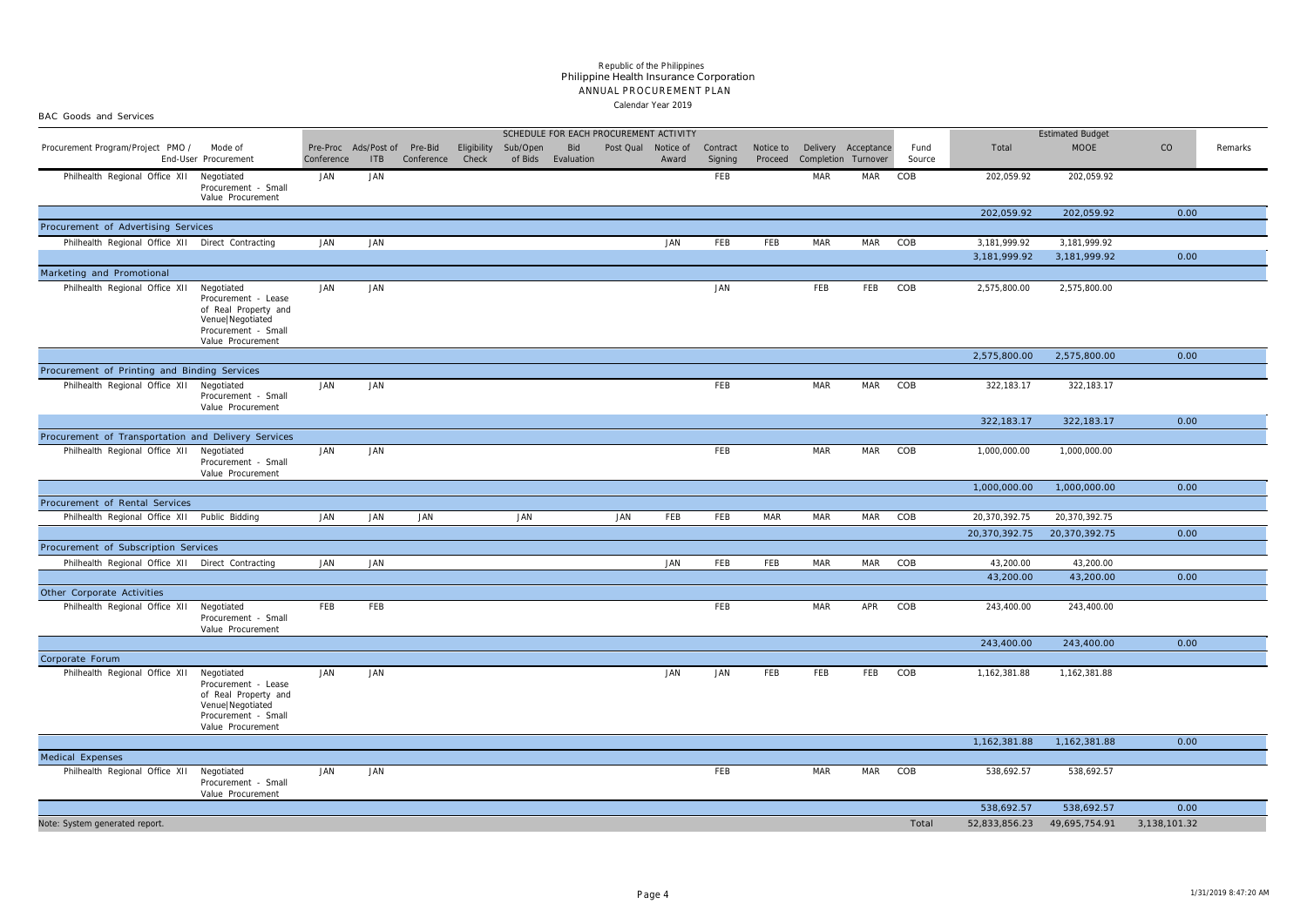

*Republic of the Philippines* **PHILIPPINE HEALTH INSURANCE CORPORATION PHILHEALTH REGIONAL OFFICE XII** CSA I Bldg., Cor. Zulueta Street-General Santos Drive, City of Koronadal Tel. No. (083) 228-9731-35, Tel/Fax: 228-4733 Email: admin.pro12@philhealth.gov.ph; msd.pro12@philhealth.gov.ph www.philhealth.gov.ph



### **ANNUAL PROCUREMENT PLAN FOR CY 2019**

## **PHILHEALTH REGIONAL OFFICE 12**

### **INFORMATION TECHNOLOGY RESOURCES**